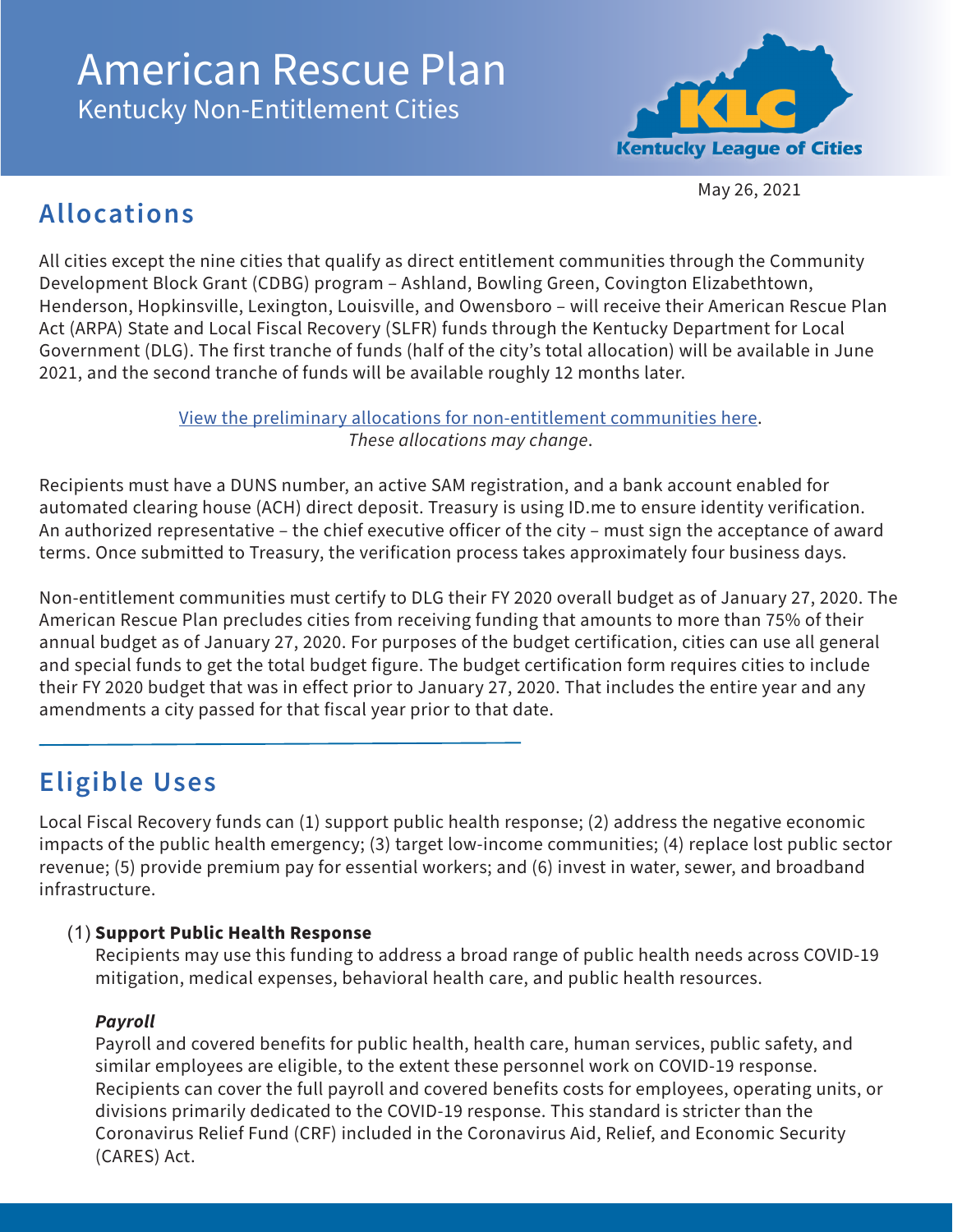Recipients may use funds to cover the portion of payroll and benefits of employees corresponding to time spent on administrative work necessary due to the COVID-19 public health emergency and its negative economic impacts. This includes, but is not limited to, costs related to disbursing payments from the Local Fiscal Recovery Fund and managing new grant programs established through LFRF.

#### *Medical and Behavioral Health*

Medical expenditures can include, but are not limited to, the following services, programs, or purchases:

- Vaccination programs, including those that provide reasonable incentives
- Contact tracing
- • Isolation or quarantine
- Personal protective equipment (PPE) purchases
- • Enforcement of public health orders
- • Public communication efforts
- Capital investments in public facilities to meet pandemic operational needs
- • Ventilation improvements

Funds can cover behavioral health care needs exacerbated by the pandemic such as mental health treatment, substance abuse treatment, and programs to promote access to health and social services.

#### (2) **Address the Negative Economic Impacts of the Public Health Emergency**

Cities can provide:

- Aid to unemployed workers and job training
- Assistance to households facing food, housing, or other financial insecurity
- Funding to small businesses through loans, grants, in-kind assistance, or counseling programs
- Aid to tourism, travel, hospitality, and similarly impacted sectors
- Rehire public sector staff to pre-pandemic levels or build internal capacity to implement economic relief programs.

Household assistance includes but is not limited to food assistance; rent, mortgage, or utility assistance; counseling and legal aid; cash assistance; emergency assistance for burials, home repairs, weatherization, or other needs; internet access or digital literacy assistance; and job training. Direct cash transfers to households are allowed, but they must be proportional to the negative economic impact on the household.

Assistance to small businesses and nonprofits includes but is not limited to loans or grants to mitigate financial hardship; loans, grants, or in-kind assistance to implement COVID-19 prevention or mitigation tactics; and technical assistance, counseling, or other services to assist with business planning needs. Cities generally cannot use funds for overall economic or workforce development unless the efforts address a negative economic impact from the public health emergency.

#### (3) **Target Low-Income Communities**

Recipients can fund the following within a Qualified Census Tract (a low-income area designated by the U.S. Department of Housing and Urban Development) or to other populations, households, or geographic areas disproportionately impacted by the pandemic:

• Community health workers, public benefits navigators, remediation of lead hazards, and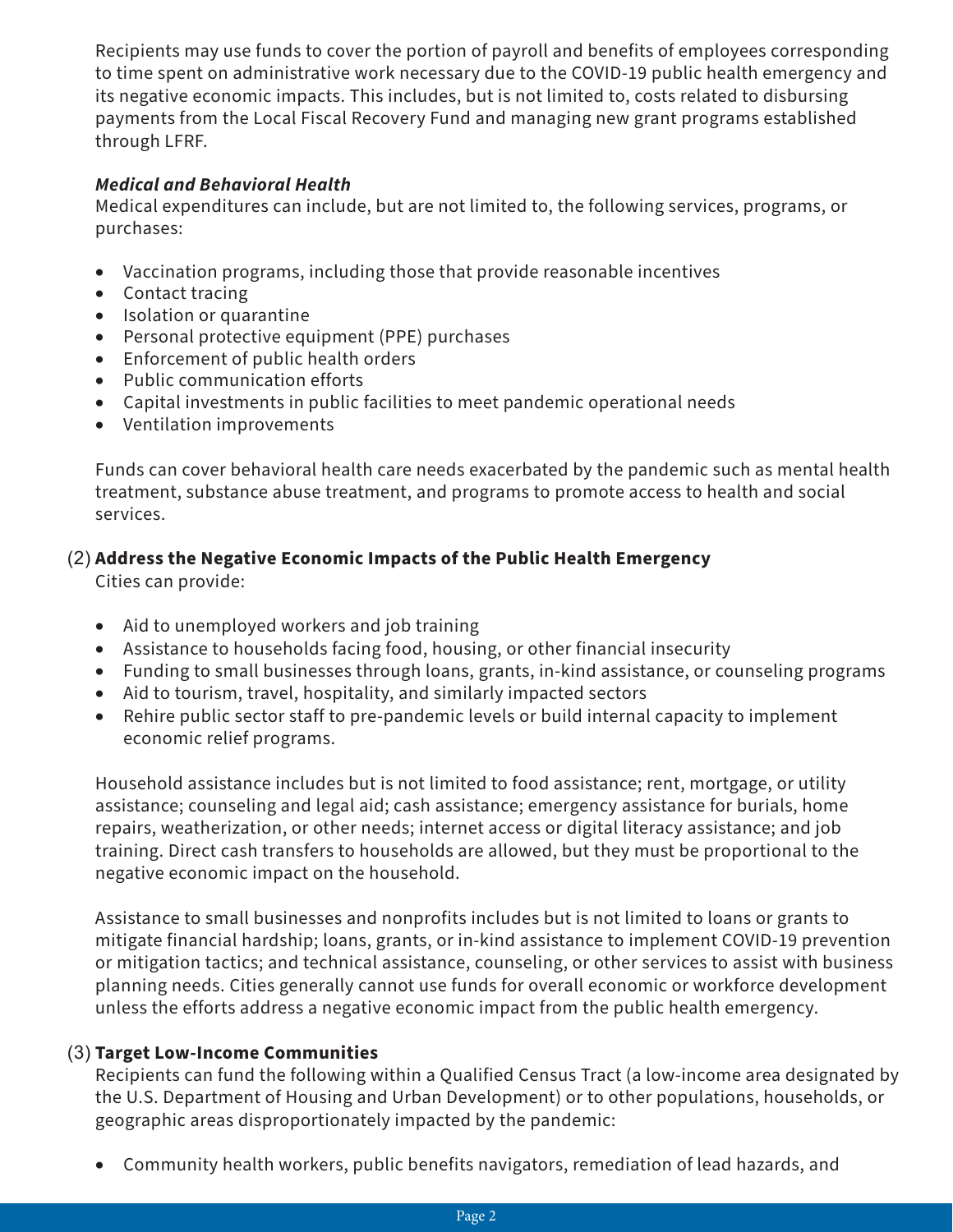community violence intervention programs

- Services to address individuals experiencing homelessness, affordable housing development, housing vouchers, and residential counseling or housing navigation assistance
- New or expanded early learning services; resources to high-poverty school districts; tutoring or afterschool programs; and services to address social, emotional, and mental health needs
- New or expanded childcare, home visiting programs for families with young children, and enhanced services for child welfare-involved families and foster youth

#### (4) **Replace Lost Public Sector Revenue**

Recipients may use Local Fiscal Recovery funds to replace lost revenue by comparing their actual revenue to an alternative representing what could have been expected to occur in the absence of the pandemic. Analysis of this expected trend begins with the last full fiscal year prior to the public health emergency (FY 2019) and projects forward at either: (a) the recipient's average annual revenue growth over the three full fiscal years prior to the public health emergency (FYs 2017, 2018, and 2019) or (b) 4.1%, which represents the national average growth of state and local revenue from 2015-2018. Treasury's Interim Final Rule allows recipients to presume that any decrease in actual revenue relative to the expected trend is due to the COVID-19 public health emergency.

Cities should calculate their total general revenue across the entire entity instead of just looking at certain tax streams. For the purposes of the LFRF, "general revenue" includes revenue from taxes, current charges, and miscellaneous general revenue. This would include gross revenue from facilities operated by a government (e.g., swimming pools, recreation centers, convention centers, golf courses, etc.); auxiliary facilities in public recreation areas (e.g., concession stands, gift shops, etc.); lease or use fees from stadiums, auditoriums, and convention centers; and rentals from concessions at such facilities. General revenue also includes intergovernmental revenue from the state or other local governmental entities; however, it excludes federal transfers, such as money received under the CARES Act. The rule also excludes revenues from utilities debt issuance, or the sale of investments.

Cities should use the following formula to calculate the reduction in revenue:

{Base Year Revenue \* (1 + Growth Adjustment) $^{\mathsf{(n_{t'}\!\!+\!\!2)}}$ } – Actual General Revenue<sub>t</sub>

Where:

Base Year Revenue is general revenue collected in the most recent full fiscal year prior to the COVID-19 public health emergency (FY 2019).

Growth Adjustment is equal to the greater of 4.1% (0.041) or the recipient's average annual revenue growth over the three full fiscal years prior to the COVID-19 public health emergency.

n equals the number of months elapsed from the end of the base year to the calculation date.

Actual general revenue is the recipient's actual general revenue collected during the 12-month period ending on each calculation date.

t denotes the calculation date.

Upon receiving Local Fiscal Recovery Fund money, a city can immediately calculate the reduction in revenue that occurred in FY 2020 and deploy funds to address any shortfall. Once a shortfall is identified, recipients will have broad latitude to use this funding to support government services, up to the amount of lost revenue. Government services can include, but are not limited to,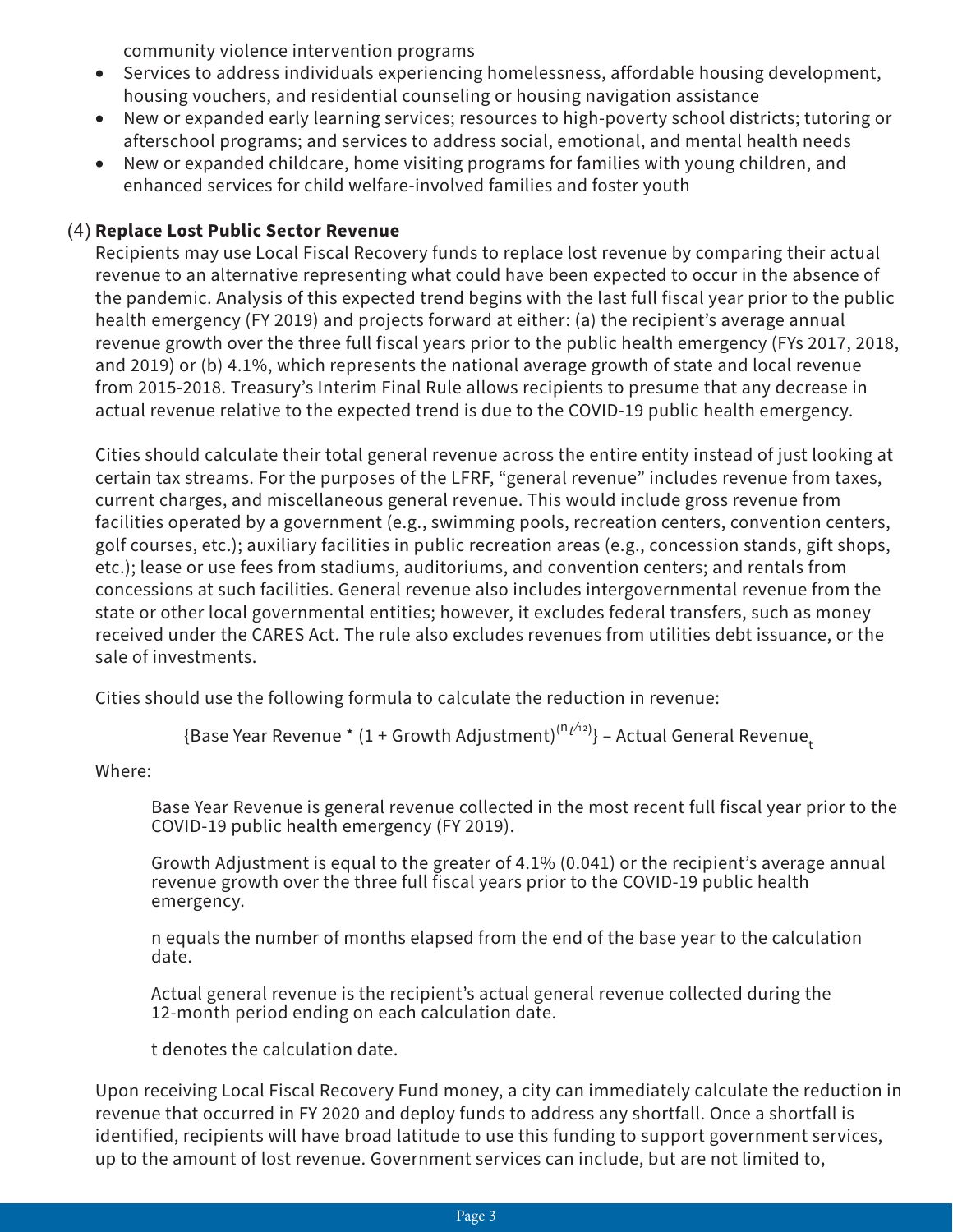maintenance of infrastructure spending including roads; modernization of cybersecurity, including hardware, software, and protection of critical infrastructure; health services; environmental remediation; school or educational services; and the provision of police, fire, and other public safety services.

#### (5) **Provide Premium Pay for Essential Workers**

Cities may use LFRF money to provide premium pay directly to essential workers who must be physically present at their jobs or through grants to private employers for their essential workers. These include:

- • Public health and safety staff
- Janitors and sanitation workers
- Nursing home, hospital, and home-care staff
- Farm, food production facility, grocery store, and restaurant workers
- • Truck drivers, transit staff, and warehouse workers
- Childcare workers, educators, and school personnel
- Social service and human services staff

The American Rescue Plan defines premium pay to mean an amount up to \$13 per hour in addition to wages or remuneration the worker otherwise receives, not to exceed \$25,000 per eligible worker. Treasury states that recipients should prioritize premium pay for lower income workers, and cities must justify the need if the employee's total pay would exceed 150% of the greater of the state or county average annual wage. Employers are permitted and encouraged to offer premium pay retrospectively. Staff working for third-party contractors in eligible sectors are also eligible for premium pay with additional reporting requirements. Employees who teleworked from a residence would not qualify for premium pay for the time they teleworked.

#### (6) **Invest in Water, Sewer, and Broadband Infrastructure**

Recipients may use LFRF money to invest in various infrastructure projects related to water, sewer, and broadband. Water projects generally align with those eligible for the Drinking Water State Revolving Fund (DWSRF). These projects include treatment, transmission, and distribution (including lead service line replacement); source rehabilitation and decontamination; storage; consolidation; and new systems development.

Wastewater projects generally align with the Clean Water State Revolving Fund (CWSRF). These projects include construction of publicly owned treatment works; nonpoint source pollution management; national estuary program projects; decentralized wastewater treatment systems; stormwater systems; water conservation, efficiency, and reuse measures; watershed pilot projects; energy efficiency measures for publicly owned treatment works; water reuse projects; security measures at publicly owned treatment works; and technical assistance to ensure compliance with the Clean Water Act.

Cities can also invest in broadband infrastructure in unserved or underserved areas. These areas must lack a wireline connection that reliably delivers minimum speeds of 25 Mbps download and 3 Mbps upload. Treasury also encourages recipients to prioritize projects that achieve last-mile connections to households and businesses. These projects should deliver reliable 100 Mbps download and 100 Mbps upload speeds, unless impractical due to topography, geography, or financial cost. Recipients should pursue fiber optic investments if possible.

Cities can also aid households to support internet access or digital literacy in response to the public health and negative economic impacts of the pandemic. In addition, recipients may use funds to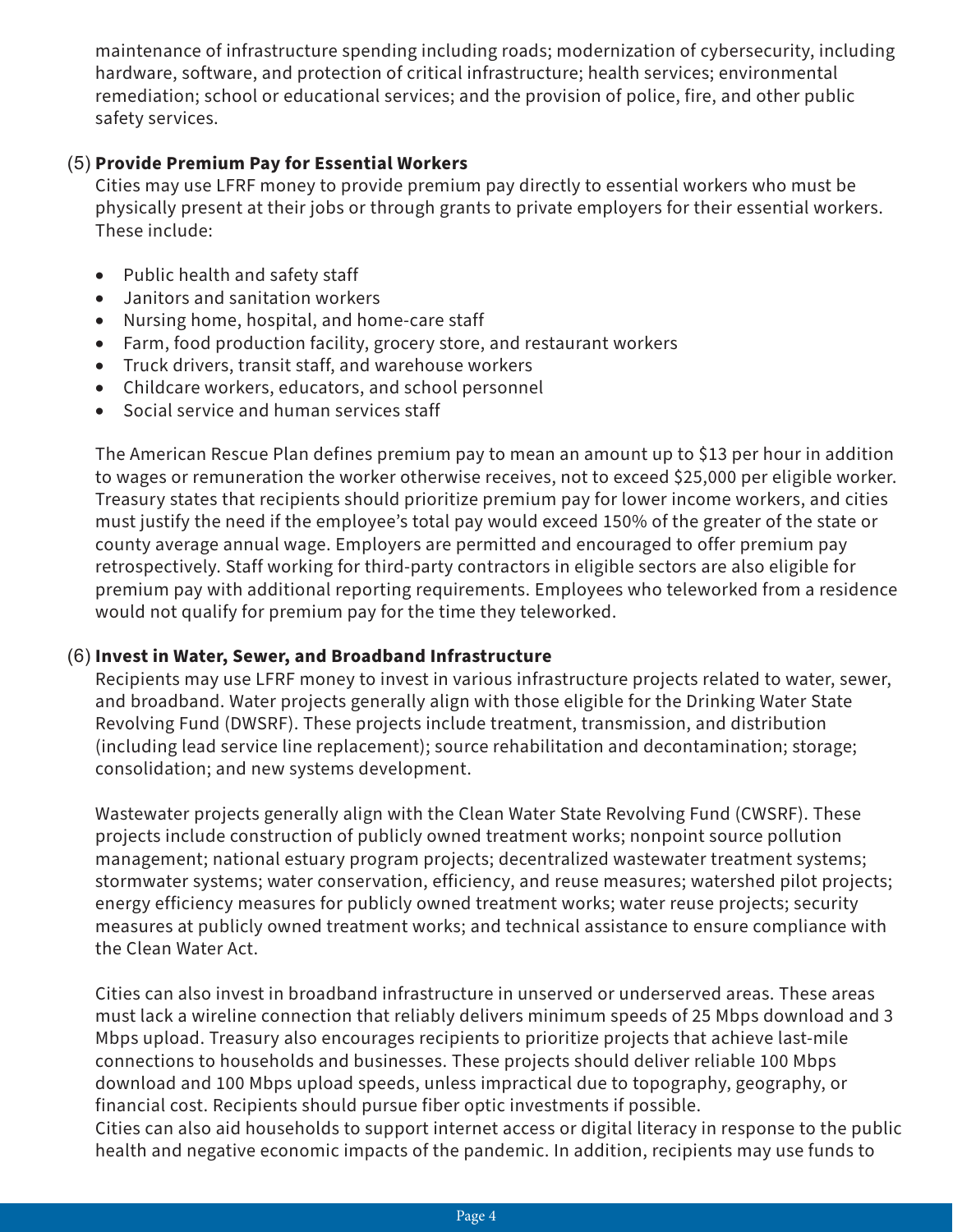modernize cybersecurity, including hardware, software, and protection of critical infrastructure, as part of provision of government services up to the amount of revenue lost due to the public health emergency.

The National Environmental Policy Act (NEPA) does not apply to Treasury's administration of the funds. However, projects supported by other federal funds may still require NEPA review.

### **Ineligible Uses**

Recipients may not use Local Fiscal Recovery Fund money to make an extraordinary contribution to a pension system to reduce accrued unfunded liability; however, recipients may use funds for routine payroll contributions for employees whose wages and salaries are an eligible use of funds. Cities may not fund outstanding debt service, legal settlements or judgments, financing expenses, or deposits into rainy day or other reserve funds. Cities also generally cannot use LFRF money to meet non-federal match requirements for most federal grant programs.

### **Accessing Funds**

In addition to the budget certification document outlined above, non-entitlement cities will need to have the following information ready to submit to DLG to access funds: (1) signed reward terms and conditions agreement form, (2) signed assurances of compliance with Title VI of the Civil Rights Act of 1964 form, and (3) local budget documents. The certification form includes the city's DUNS number, SAM registration number, federal taxpayer identification number (EIN), and contact information. DLG may distribute city allocations without needing additional financial account information. DLG must make funds available within 30 days of receiving the state's allocation. Non-entitlement cities may submit a signed notice informing DLG that they decline the funding; otherwise, each city will remain legally obligated to account for and report the uses of funds. All allocations refused by cities would revert to the state's allocation. Similarly, the allocations for unresponsive cities that have not completed their budget certification form will revert to the state's allocation.

## **Reporting**

Financial records and supporting documents related to the award must be retained for a period of five years after all funds have been expended or returned to Treasury, whichever is later. This includes all documentation that demonstrates the award funds were used for eligible purposes. Non-entitlement communities must submit a project and expenditure report to Treasury once a year, with a deadline of October 31 each year. The first report will cover activity from the date of the award to September 30, 2021. It is due October 31, 2021.

Treasury will require the following information in the report due October 31, 2021:

- Non-entitlement unit of local government (NEU) recipient number, which will be assigned by DLG;
- Copy of signed award terms and conditions agreement;
- Copy of signed assurances of compliance with Title VI of the Civil Rights Act of 1964; and
- Copy of actual budget documents validating the top-line budget total provided to the state through the budget certification document.